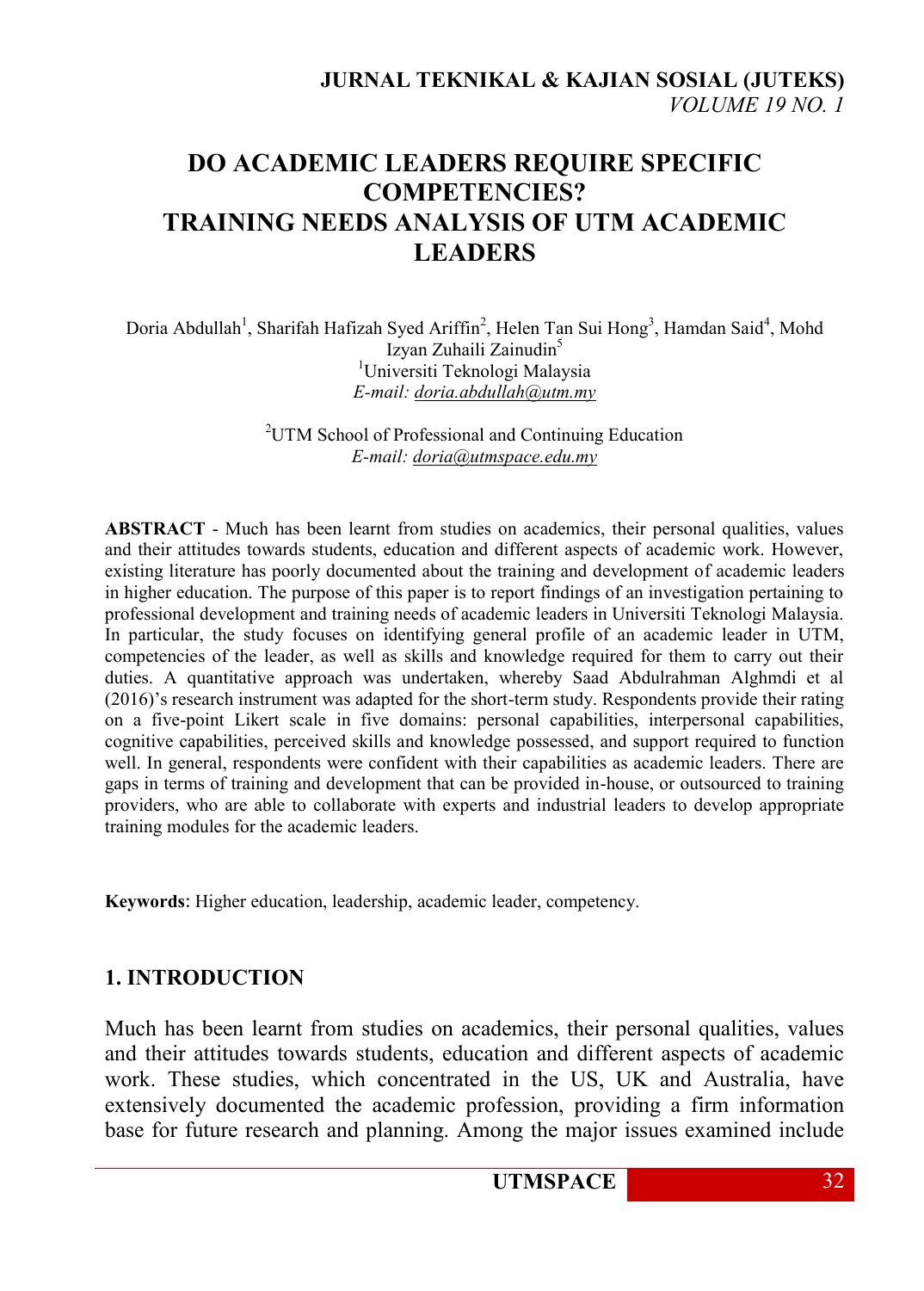### **JURNAL TEKNIKAL & KAJIAN SOSIAL (JUTEKS)**

*VOLUME 19 NO. 1*

the historical development of the academic profession, demographic trends, the academic work environment and productivity factors, work orientation, workloads and recruitment patterns. This intensive exploration of academic life highlights the complexities, interconnections and differences between various aspects of academia, and how the academic community navigates their career and professional development [1].

However, existing literature has poorly documented about the training and development of academic leaders in higher education [2]. Universities are renowned for promoting people who demonstrate excellence in one domain, such as teaching or research, into jobs which require experience and skills in quite a different domain, such as people or financial management [2]. As they fill positions of power, authority and patronage, they are required to converse in management-speak, engage in objective performance evaluation, and rally their colleagues in collegiate decision making [3]. Many stumbled their way through various processes, activities, meetings, and unwelcomed situations [4]. While promotion on a basis of potential may well be valid, it is bad practice if no support or training is provided to develop the needed skills, and in their absence, it has the potential to generate poor leadership and dysfunction.

In the case of Malaysia, empirical studies on the academic profession focused mainly on collecting demographical information, and quantitative responses gained from self-reported surveys with academics [5]. For example, a crossnational study called Changing Academic Profession was conducted in 2007, giving quantitative insights on academic work, conditions of work, beliefs about decision making, and the sense of affiliation and satisfaction based on a sample of 1,130 academics from public and private universities [6]. A follow up study called the Malaysian Academic Profession Survey was conducted in 2012 [7], giving further insights into the roles and responsibilities of academics, academic freedom, training and continuous professional development, resources, curriculum implementation and review, and mentoring. Among the Malaysian-based studies cited, only [5] shed some light on the experience of academic leaders in higher education. Although administrative duties may be accompanied by a small reduction in the teaching load of the academic, the additional administrative responsibilities are extremely time-consuming and energy sapping. While the flexible nature of academic work may be a source of satisfaction to some academics, being required to work long and rigid hours is required of those with administrative duties and hence became a source of frustration. Many academics have been frustrated when they are being assigned with administrative duties which they do not feel free to decline to take on. The additional responsibilities only make a minor contribution to decisions in the promotion and yearly appraisal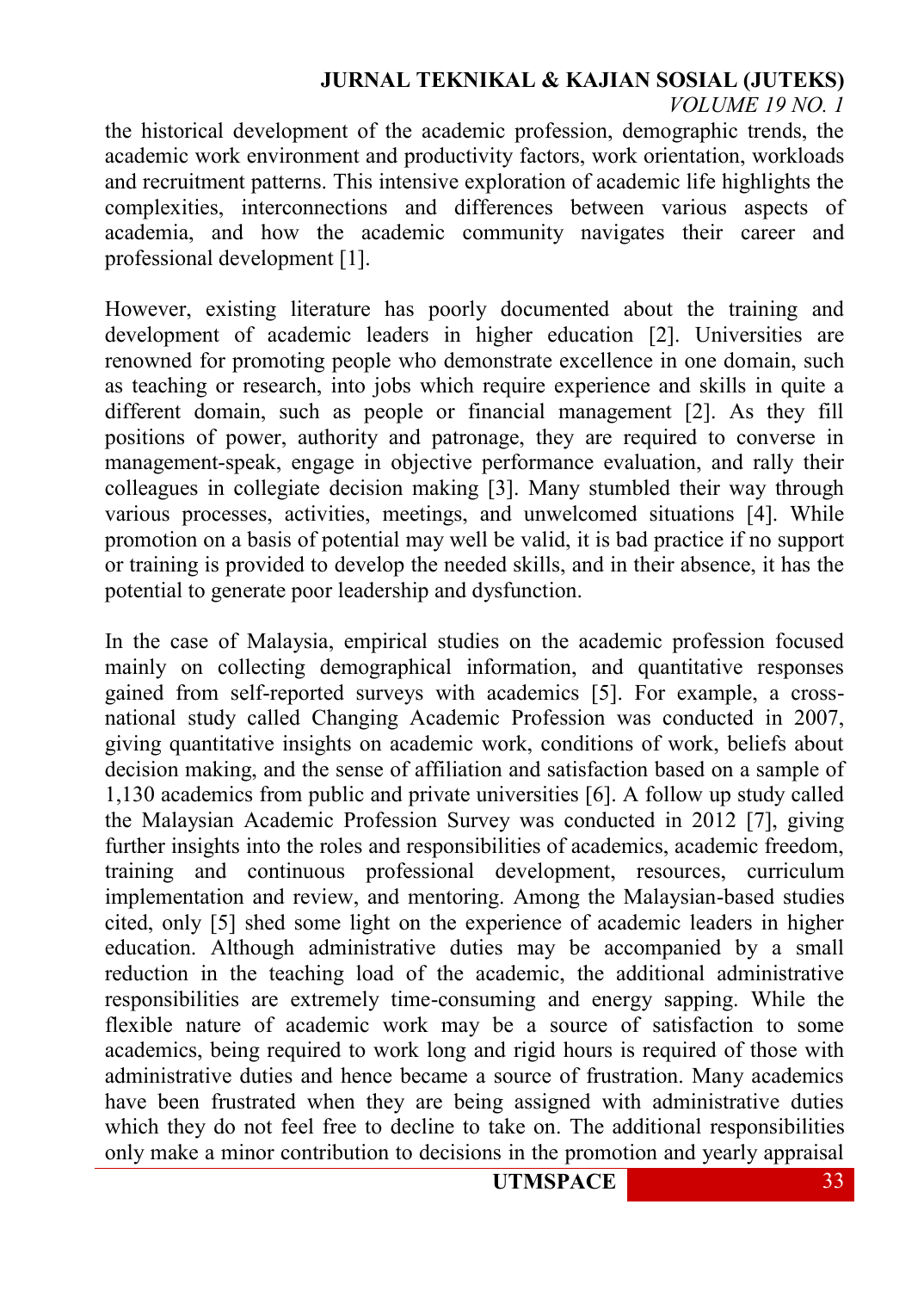# **JURNAL TEKNIKAL & KAJIAN SOSIAL (JUTEKS)**

*VOLUME 19 NO. 1*

exercises. They are also not satisfied with having to deal with fellow colleagues, including becoming the buffer between the leadership and management of the universities and academics and students. These challenges suggest the need of some management skills. The lack of such skills, especially in dealing with people, and the lack of preparation and training for academics for administrative duties have therefore also contributed to the sense of frustration.

The purpose of this paper is to report findings of an investigation pertaining to professional development and training needs of academic leaders in Universiti Teknologi Malaysia. In particular, the study focuses on identifying general profile of an academic leader in UTM, competencies of the leader, as well as skills and knowledge required for them to carry out their duties. A study found that academic staff spent majority of their time involved with administration work that requires specialised skills, such as human resource management, management of information technology, marketing, strategic planning, and financial and investment planning, which are areas undertaken in the outside world by highly paid and skilled professionals [8]. The academic staff also need to concentrate on skills related to the 'teaching' function of universities, which include specialised language preparation and curriculum design, development and delivery, particularly delivery associated with distance learning or electronic delivery. This illustrate the need to be more thoughtful and deliberate in supporting academic leaders in their professional development, as well as to cope with a dynamic higher education landscape.

### **2. MATERIALS AND METHODS**

### **2.1. Reserch instrument**

A quantitative approach was undertaken for the short-term study. Research instrument from

[9] was adopted, which assessed competencies of the academic leaders based on five domains personal capabilities (15 items), interpersonal capabilities (11 items), cognitive capabilities (14 items), perceived skills and knowledge possessed (16 items), and support required to function well (20 items). In each domain, respondents were required to rate the importance of items using a five-point Likert scale  $(1 - low to 5 - high)$ .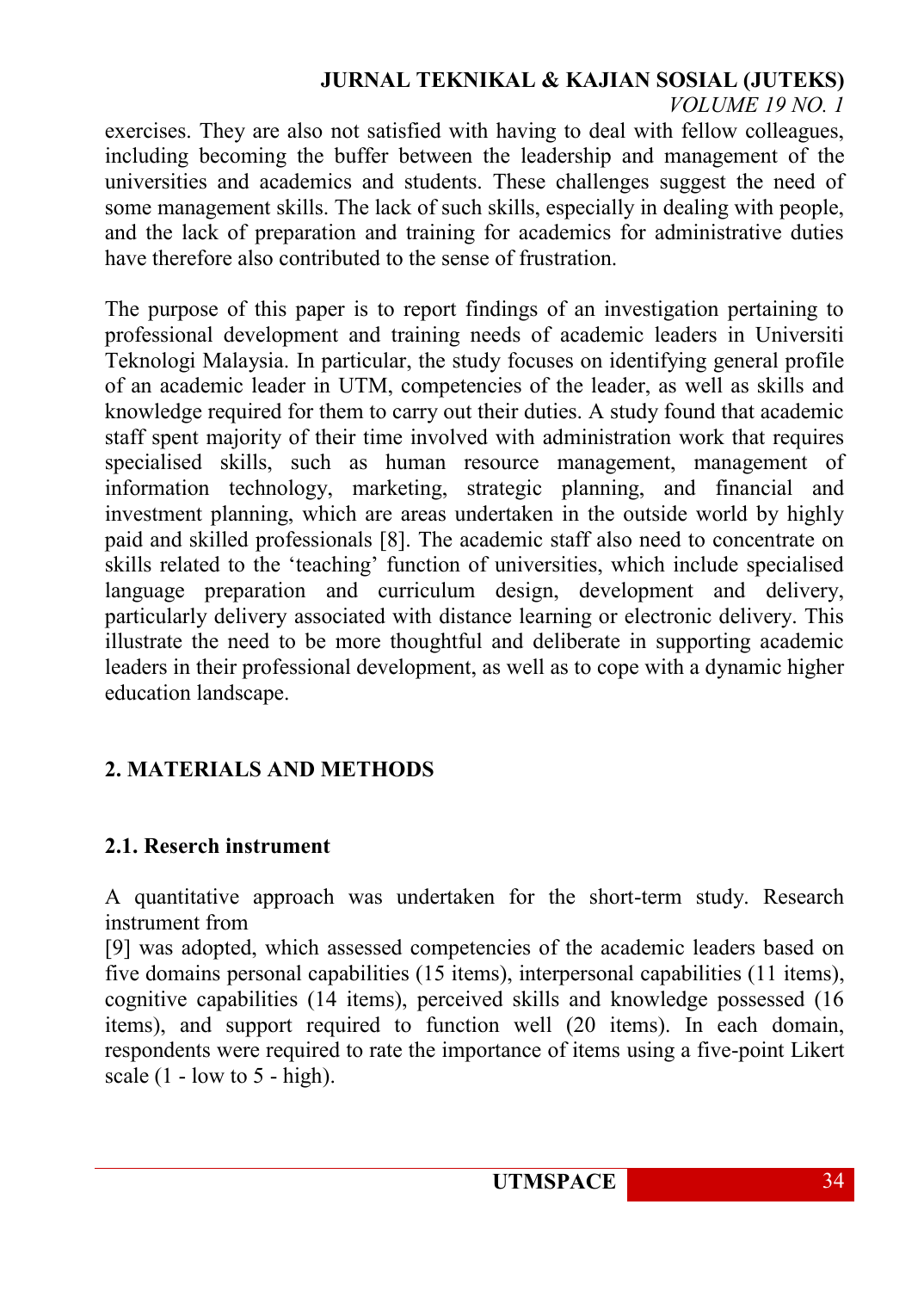### **JURNAL TEKNIKAL & KAJIAN SOSIAL (JUTEKS)** *VOLUME 19 NO. 1*

### **2.2 Collaborator**

The research instrument was translated and distributed by UTM Academic Leadership (UTMLead), a centre tasked to profile and identify, train, and manage succession plan of academic leaders in Universiti Teknologi Malaysia (UTM), a science, technology, and engineering-focused public research university in Malaysia. UTMLead also managed the data entry of responses collected from the data collection exercise, which was conducted from June to September 2019.

### **2.3 Participants**

UTM academic leaders, defined as academic staff holding administrative positions in UTM at faculties, schools, and centres were invited to be part of the study. The total population of UTM academic leaders tracked by UTMLead as at September 2019 was 398. A total of 144 responses were collected by UTMLead, or 36.18 percent of the overall population.

### **3. RESULTS AND DISCUSSION**

### **3.1 Personal capabilities**

Out of the 15 items highlighted under this section, respondents reported six competencies that require additional attention: confidence in taking calculated risks, the ability to remain calm under pressure, or when things take an unexpected turn, willingness to make hard decisions, willingness to pitch in and undertake menial work when needed, the ability to defer judgment and not jumping in too quickly to solve a problem, and the ability to tolerate ambiguity and uncertainty.

### **3.2 Interpersonal capabilities**

Out of the 14 items highlighted under this section, respondents reported three competencies that require additional attention: the ability to collaborate with senior officials within and beyond the university without being intimidated, the ability to understand how different groups in the university influences different situations, as well as the ability to influence people's behaviours and decisions in different ways.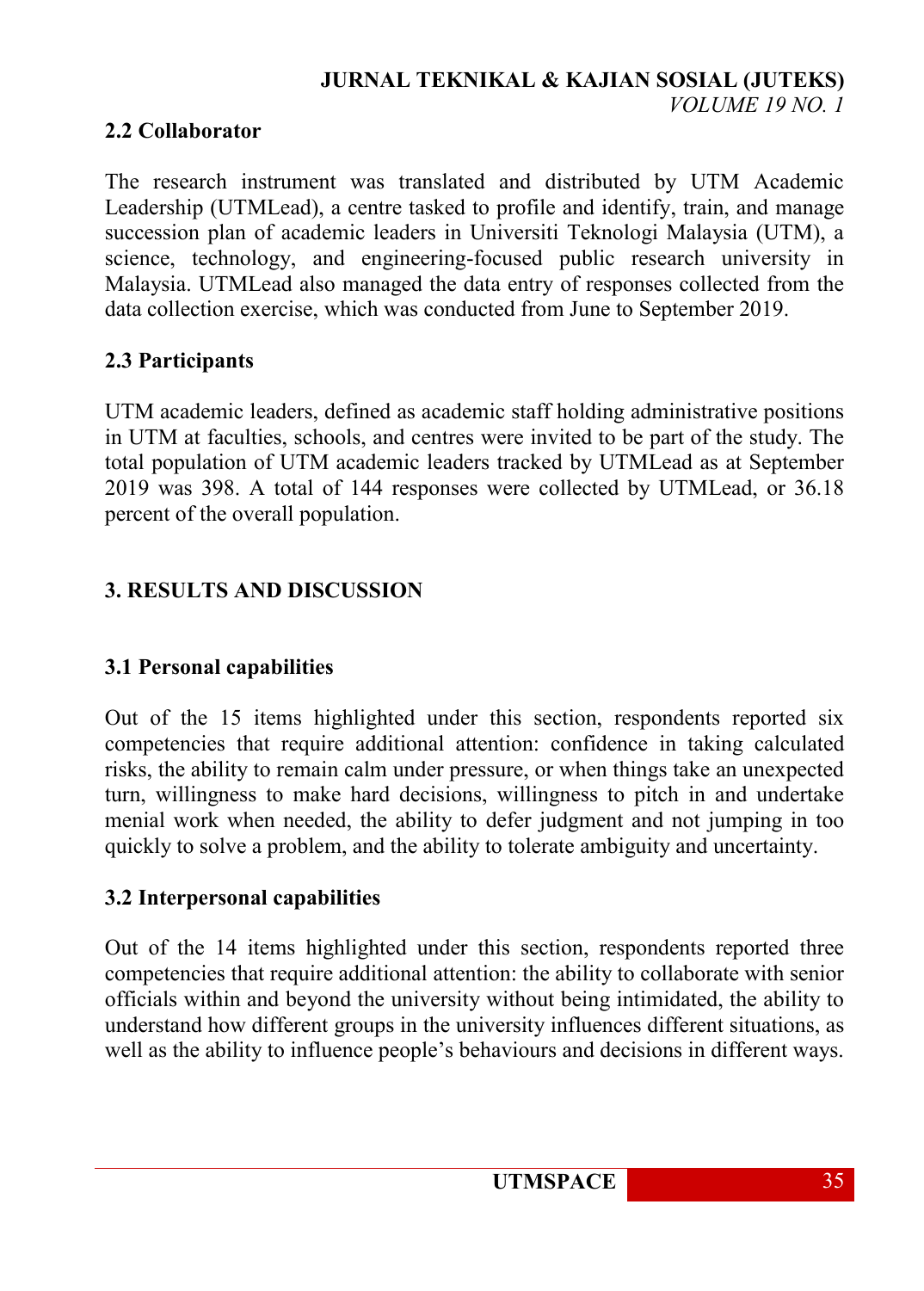#### **JURNAL TEKNIKAL & KAJIAN SOSIAL (JUTEKS)** *VOLUME 19 NO. 1*

#### **3.3 Cognitive capabilities**

Out of the 11 items highlighted under this section, respondents reported five competencies that require additional attention: the ability to recognise how seemingly unconnected activities are linked, the ability to trace out and assess the likely consequences of alternative courses of action, the ability to see the best way to respond to a perplexing situation, the ability to think creatively and laterally, as well as the ability to recognise patterns in complex situations.

### **4. CONCLUSION**

In general, respondents were confident with their capabilities as academic leaders. That said, there are gaps in terms of training and development that can be provided by UTMLead to the academic leaders. Such professional development opportunities could also be outsourced to training providers, who are able to collaborate with experts and industrial leaders to develop appropriate training modules for the academic leaders.

### **ACKNOWLEDGEMENT**

This study is made possible through funding provided by UTM School of Professional and Continuing Education (UTMSPACE) via the UTMSPACE Professional Development Fund (PDF) (year of disbursement: 2018).

#### **REFERENCES**

[1] Neumann, R. (1993). Academic work: Perceptions of senior academic administrators. The Australian Educational Researcher, 20(1), 33-47.

[2] Yielder, J. and Codling, A. (2004). Management and leadership in the contemporary university. Journal of Higher Education Policy and Management, 26(3), 315-328.

[3] Winter, R. (2009). Academic manager or managed academic? Academic identity schisms in higher education. Journal of Higher Education Policy and Management, 31(2), 121-131.